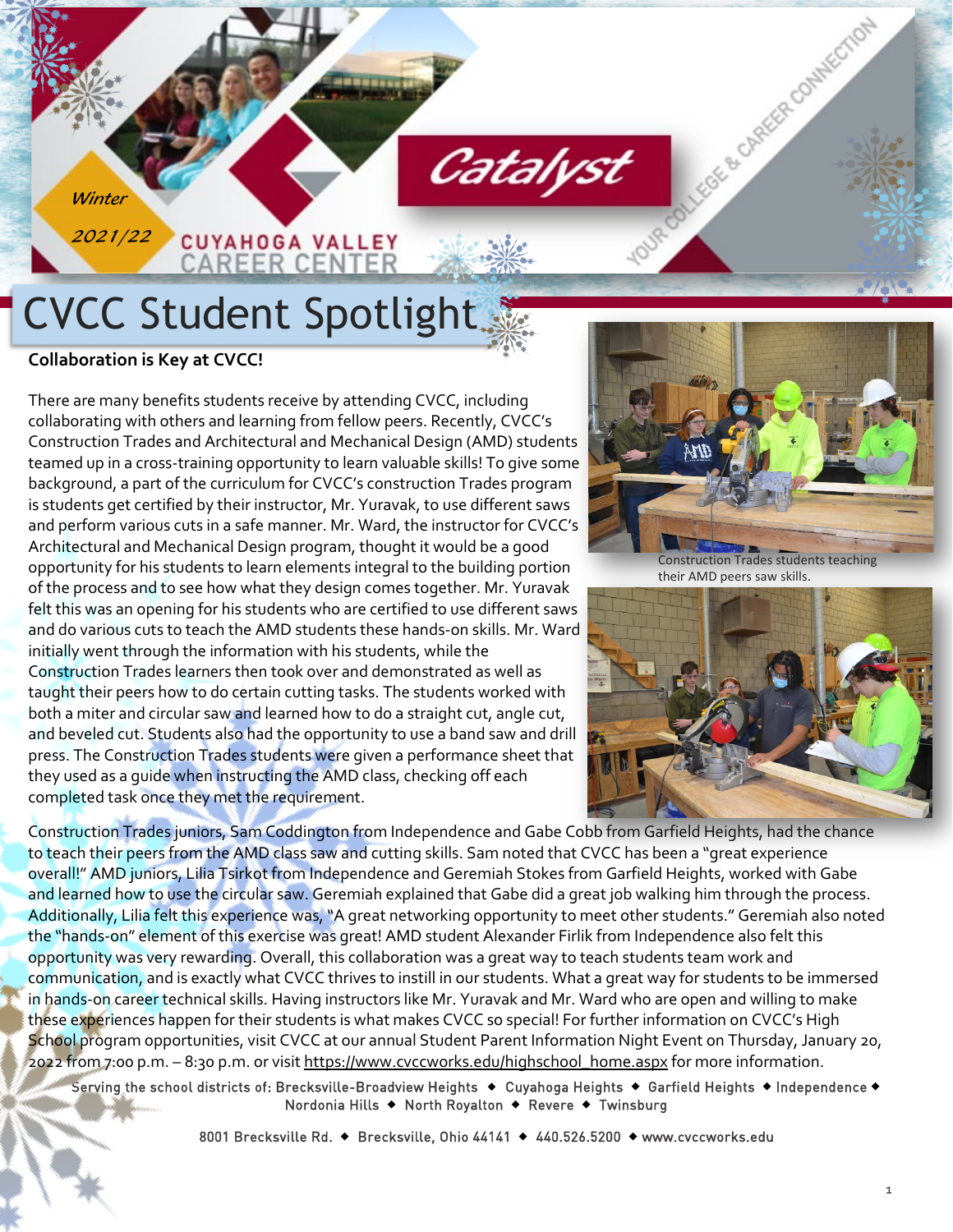# CVCC Service Spotlight

### **CVCC students Remember, Honor, and Teach!**

Cuyahoga Valley Career Center's students worked tirelessly for the past few months with one goal in mind: to honor our fallen veterans. The students partnered with Wreaths Across America, a nationwide nonprofit organization that year after year raises donations to create wreaths to place on the graves of our fallen veterans. The organization's mission – Remember, Honor, Teach – is carried out in part each year by coordinating wreath-laying ceremonies in December at Arlington, as well as at more than 1,200 veterans' cemeteries and other locations in all 50 states and beyond.

CVCC Power Equipment Technology instructor Mr. Jerry Koenig, a veteran himself, brought the opportunity to collaborate with Wreaths Across America as a service-learning project to his students' attention a few years ago. Each year, additional CVCC programs have joined the cause, creating higher goals and more wreaths collected. This year, students collected an incredible 1,380 wreaths; the most that has ever been collected so far at CVCC!

On Saturday, December 18, CVCC students, along with their instructors and many others, plan to participate in laying wreaths on veteran's gravesites at the Ohio Western Reserve National Cemetery in Rittman, Ohio. CVCC could not be more proud of our students and staff who were involved in this service-learning project. Our students continue to learn the true meaning of giving back and honoring those who gave so much to our country. CVCC looks forward to continuing this project and seeing it grow for years to come. We are humbled to collaborate with Wreaths Across America and carry out their mission to Remember, Honor, and Teach.

#### **Food Drive Success at CVCC!**

CVCC held its annual Food Drive event Monday, November 29 until Friday, December 10. The Food Drive was in partnership with CVCC's SkillsUSA local chapter with instructor, Julie Jakubczak as its leader; as well as sponsored by CVCC's 50<sup>th</sup> Anniversary Committee who funded prizes for the classes who brought in the most items. The Food Drive concluded with incredible results! In total, the final donations weighed in at 13,563.5 pounds, 452% of our initial goal of 3,000 pounds. The top winner of the drive was the Heating and Air Conditioning junior class instructed by Matt Schoeffler, with CVCC's Power Equipment Technology junior class taught by Jerry Koenig coming in a close second place. The goods will be taken to four different community centers in the Nordonia, Twinsburg, Brooklyn Heights, and Garfield Heights areas to be distributed to local families in need. Thank you to all those who contributed to this wonderful event to give back to others during this holiday season!





Ohio Western Reserve National Cemetery in Rittman, Ohio.